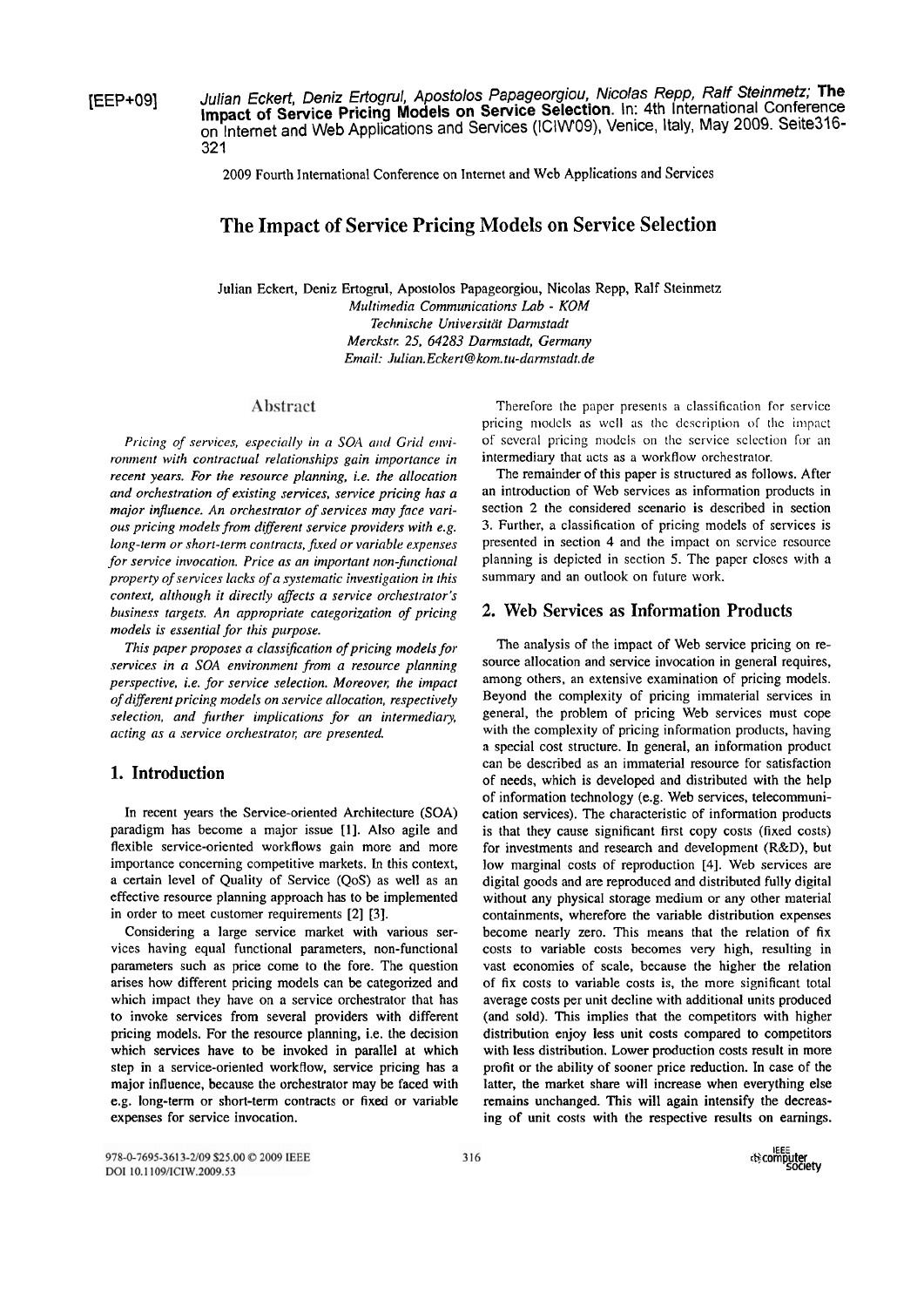Arthur denote this effect as "increasing returns" [5]. A high ratio of fixed to variable costs can lead to the effect that dominating suppliers become more dominating in the market, which is generally well-known in business studies. Due to the mentioned cost structure, this characteristic is of high importance for competition in Web service markets. Suppliers of information products must recover their high fixed costs while avoiding competition to lead prices towards marginal costs of reproduction (zero). In a competitive market, commodity products arc priccd close to marginal costs of production in the long run, i.e. Web services would be priced close to zero and thus, without contribution margin. Therefore sellers of information products cannot apply cost-based pricing as it would not allow recovering of investments for the development. Also pricing according to competitors is extremely risky, as it forces ruinous price competition that only highly capitalized participants survive. Hence, Shapiro et al. argue that value-based accounting is the only reasonable option for sellers of information products [6]. In this context, the term "versioning" was introduced, which points at the offering of information in diffcrent versions as a means for customers to reveal their value they attach the information and the price they are willing to pay for it. Supposed differentiation criteria are e.g. delay, speed, convenience, comprehensiveness, community, support, annoyance and so on.

Relevant for the theory of resource planning of serviceoriented workflows is, that according to the theory of information products, service providers are likely to offer services in classes with different QoS properties. This is a form of second-degree price discrimination based on product quality. This is especially useful for Web sewices, as degrading QoS properties imply the introduction of sewices with the same functionality but with several QoS-levels, which is not expensive in the realization.

## **3. Scenario**

This section describes the considered setting and the required assumptions in order to be able to describe the impact of service pricing on resource allocation. The main topic in this context is the resource planning of an intermediary that acts as a service orchestrator and that provides a workflow to his customers as shown in Figure **1.** This intermediary may be a commercial service provider, utilizing limited resources such as processing performance, network bandwidth and in particular commercially sourced Web services from extemal providers in order to compose them to a workflow and provide this to its customers. This implies that depending on the point of view, a sewice provider may act **as** an orchestrator, utilizing existing services, e.g. from other service providers. He may compose these to a workflow for his own usage or he may act as a sewice provider himself by providing the composed workflow to other service consumers. In both cases, these services, charged by the respective providers (i.c. inducing costs), have to be allocated such that the benefits of the service orchestrator or both the service orchestrator and the service requester are optimized in compliance with QoS requirements of service requests. The intermediary invokes Web services from external providers, composing them to workflows that he may provide to his customers afterwards. On the one hand, this composition must comply with the amount of customer requests and their QoS requirements. On the other hand, the composition is liable to the orchestrator's own business objectives, such as the profitability. Whilst customer requests and QoS-demands are given variables, the profitability of the workflow is a result of the expenses that were made to suppliers and the fees that were charged from the customers. The service orchestrator must pay for invoked Web services, as well as he will charge for thc entire workflow, i.e. each supplier-requester relationship in this scenario will be attributed with a pricing model. As achieving profit is a general motive nnd mensure for the success of any commercial activity, we define the benefit of the service orchestrator as the difference between the fee chargcd to his customcrs and the costs for Wcb scrvice invocations. This implies that when disregarding the fee charged 10 its customers, cost reduction rcfers to profit maximization.



Figure 1. Research scenario

Regarding the integration of external services, there is a broad continuum of relationship intensities between ad hoc usage of a market for single transactions and static contribution to a long termed contract. While traditional IT outsourcing **is** usually based on a long-term contract between an organization and a single outsourcing provider, "utility computing" stands for advanced foms of outsourcing with more dynamic relationships between service consumers and providers, which is also an aspect of the SOA paradigm. Ideally, short-term contracts for sewice deiivery are negotiated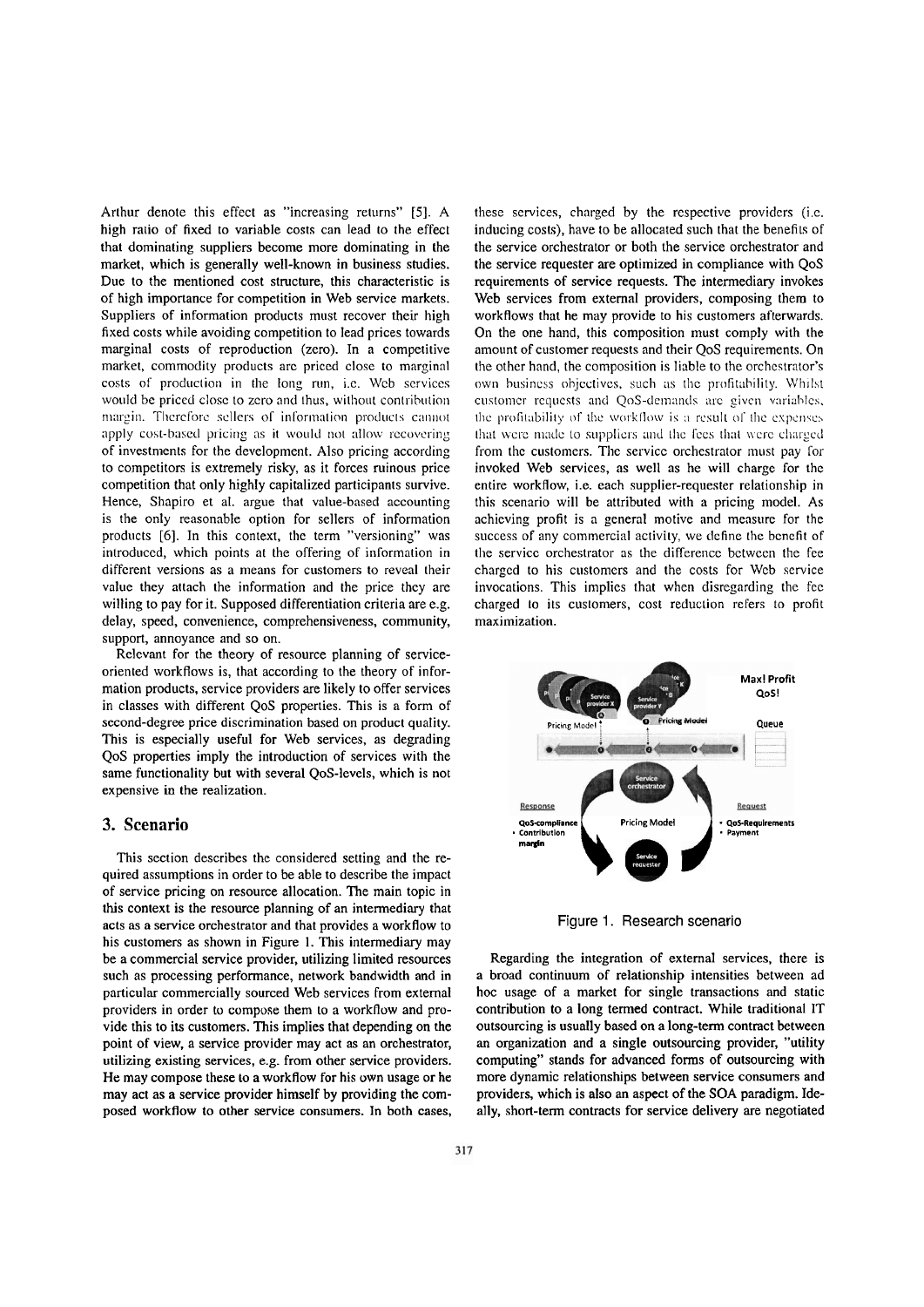"on-the-fly" in order to reduce the risk of being depcndent on decided providers. Such custom connections are subject to commitments and investments that lapse when switching to another provider (sunk costs). Sunk costs can delimit the service requester's freedom of choice to that effect that they could cause switching the provider to be uneconomic. In a utility computing scenario, the service requester should be in a more flexible situation, being able to select the most convenient service at any time. Contrary, traditional IT outsourcing provides respective certainty by long termed agreements. A detailed comparison of IT outsourcing and utility computing is depicted in Table 1.

Table 1. Traditional IT-Outsourcing versus utility computing

| <b>Traditional IT-Outsourcing</b>      | <b>Utility Computing</b>          |
|----------------------------------------|-----------------------------------|
| long-term contracts                    | ad-hoc.<br>short-term contracts   |
| fixed expenses.<br>periodical payments | variable expenses,<br>pay-per-use |
| risk of lock-in high                   | risk of lock-in reduced           |

Web services are characterized by reusability and exchangeability. A multitude of functionally equal Web scrvices may be available on a commercial market. Here, supply and demand could meet in an ad hoc manner, resulting in competition and utilization of market efficiency. Such a scenario offers the potential for a service orchestrator to decide the procurement of Web services during runtime. Dynamical, runtime planning of resources according to actual QoS requirements, such as capacity, response time etc. can be enabled. With Web service technology, utility computing is a realistic opportunity. Instead of long-termed agreements, contractual relationships arise and perish dynamically. In this context, different pricing models, provided by the Web service providers, may have different effects on the trade-off between the QoS and the CoS (Cost of Service). The discussion of pricing models and their dynamics in connection with resource planning is the objective of the considerations depicted in the next section.

## **4. Classification of Pricing Models for Services**

This section outlines different pricing models mentioned in literature and provides a classification of pricing models for services from the perspective of a resource planner.

When signing a contract about the invocation of a Web service, different types of contracts are possible and discussed in literature. Basically. fixed fee, variable fee and hybrid fee pricing models must **be** separated and analyzed. In the first case, the fixed fee pricing model, the service requester (consumer) is charged a fixed fee that grants a certain volume of requests to the Web service provider. The fee could also grant unlimited access to the Web service for a certain amount of time, but when regarding a maximum processing capacity per time unit, this can also be calculatcd into a certain maximum volume of requests within this time period t.

The second class of pricing models chargcs the user with a fee that depends on the actual usage of the Web service. This approach is referred to as variable fec pricing model (also known as pay-per-use), as the fee is assessed subject to the amount of rcquests to the provider, i.e. the quantity of requested Web scrvice executions. In case of this pricing model, the service provider charges service usage according to the actual quantity supplied. The fee  $y$  is defined as a function  $y = f(x)$  of the supplied quantity  $x$ . Hereby, the function  $f(x)$  can be of any continuous or discontinuous shape. Morcover, besides the quantity *x* of supplied service, any other external variables (e.g. technical conditions, market prices etc.) can be determinants of the fee (i.e.  $y = f(x, v_1, ..., v_n)$ ). In such a case, the relation between fee  $y$  and quantity  $x$  is subject to variances caused by other determinants  $v_i$ . According to this, we distinguish between variable fee pricing models with static scheme and dynamic scheme. In case of a static scheme, the fee per request is known in advance. This implies that according to the number of requests, the service user is able to determine the respective fee in advance, as the prices per any number of requests do not change over time. A static scheme indicates that the functional relation between fee  $y$  and quantity  $x$  is not subject to variances, i.e. a fee  $y$  induced by any quantity **X** can always **be** determined a priori. Contrary, a scheme where the fee  $y$  induced by quantity  $x$  can vary over time, according to any other defined variables  $v_i$ , is referred to as dynamic scheme. Basically, external determinants  $v_i$  in the context of Web service pricing can be originated in technical conditions of the service provider's resources (e.g. bandwidth, capacity utilization etc.), the user's willingness-topay (e.g. bids in an auction System, price formation through supply and demand) or any market condition (e.g. prices of competitors). According to the naturc of the underlying variable(s), we classify dynamic schemes of variable fee pricing models **as** resource-oriented, user-oriented or marketoriented.

Finally, there is the class of hybrid fee pricing models that combines a fixed fee with **a** variable fee, whereas the most common methods for pricing Web services nowadays are mainly fixcd fec (flat-rate) models and minor static pay-per-use models, mostly following a quantity- and/or priority-based price discrimination [7], [8]. Offering quality or priority classes can serve as a means for the provider to let the customer reveal his price sensitivity and conversely increase flexibility in terms of varying customer preferences. This additional means can be applied to any pricing model. For exarnple QoS research on economicsbased network resource allocation discusses this concept **as**  means for using market mechanisms to suppress low-value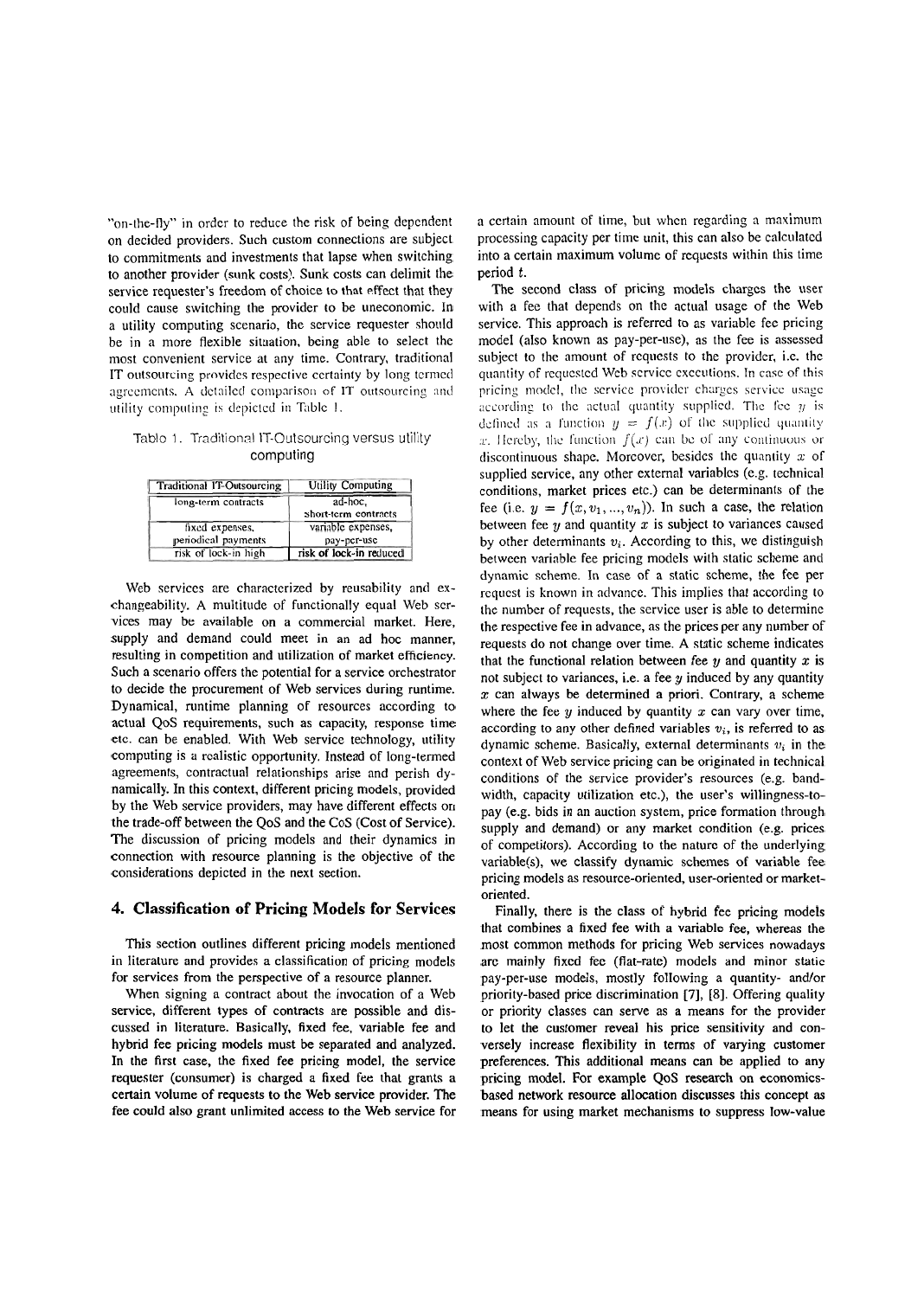

Figure 2. Pricing models

data traffic by differentiating prices according to priorityclasses. In principle, these approaches [8] [9] [10] [11] can be transformed into usage-based Wcb service pricing where each customer pays according to the quantity and quality of provided service. The Web service provider can providc a list of trade-off alternatives between the Quality of Service (QoS) and the Cost of Service (CoS). The negotiation, in terms of both parties having to evaluate the list of QoS and CoS alternatives for allocating a convenient combination, is denoted as logrolling [7]. Besides increasing flexibility, multidimensional models also enable pricing of more sophisticated business models with unique, non-repetitive and expensive sewices. An example of a priority-class model is the "price-based resource allocation mechanism for priority services" proposed by Marbach [12]. The priority classes reveal different QoS-properties and respective prices, while prices are set a priori in a static scheme. The author argues that a dynarnic scheme is too expensive to implement, showing that a static scheme can at least achieve network efficiency **as** it can be sufficient to manage congestion and sharing of network bandwidth analogue to the user's requirements. Altogether, in this kind of approaches service prices and respective priority classes are set by the provider. Yahav et al. charge these methods failing to support varying client priority conditions and, in a further contemplation, delimited potential to truly reflect customers' willingnessto-pay and propose an auctioning model [13]. Nevertheless, a givcn set of priority classes with provider-commissioned prices in combination with a reasonable scheduling policy can help sustain simple faimess conditions in processing of service requests. Obviously, a trade-off between economic efficiency and technological feasibility arises in this context. Research in this area, **as** well as practical appliance is not very far yet. Hence, the following section discusses the impact of different pricing models on the service invocation

and the resource planning for service-oriented workflows.

#### **5. Impact for Service Selection**

This section focuses on the impact of the discussed service pricing models for the service sclection by an intermediary in our considcrcd scenario.

In casc of a fixcd fcc pricing modcl, a scrvicc providcr chargcs a fixed Fee (Rat-rate) that grants unlimitcd access to a Web scrvice in a certain time span or request volume. Regarding the intermediary, acting as a service orchestrator that purchases a Web service with fixed fee, there is a heightened obligation to the provider within the flat period or flat volume. Switching the resources, i.e. the service providers, could turn the flat fee into sunk costs. The intermediary faces decreased flexibility and extended procurement risk by obligation to specific providers. Moreover, on supply side the service orchestrator runs the respective merchandising risks. Inversely to the disadvantages of inflexibility, a flat fee approach hcncfits hoth, the servicc orchestrator and the service provider, with low overhend for pricing and billing, i.e. rcduced transaction costs [14]. Regarding the resource planning problem of the intermediary, the contribution margin per workflow execution increases with the number of executions, because the average unit cost per service invocation results from dividing the fixed fee by the amount of service executions (invocation). Accordingly, regarding a fixed revenue per workflow for the intermediary by selling the workflows at a third party, the contribution margin increases by skimming the available resource volume.

Considering variable fee pricing models with static scheme, the prototype of a variable Fee pricing model with a staiic scheme is the one dimensional, linear usage-sensitive pricing model with a fee equal to  $y = f(x) = a * x$ (volume-based pricing) [15]. From a technical perspective it suffers, like any static policy, from inflexibility as it does not allow any reaction to varying conditions. From an economic perspective, it will not transport economies of scale towards customers, which they expect. Accordingly, customer bonding is neglected. Especially large scale customers will be penalized in such a model. Moreover, this form of pay-peruse pricing does not provide any incentives to adapt usage behavior, as usage is always accounted with a uniform linear factor.

According to our model, the service orchestrator has no incentive to schedule or adapt the processing of requested workflows, respectively the concrete task item in any way when confronted with a linear pay-per-use pricing model. Regardless of any other task item in the workflow, he will process any workflow request immediately, as the Web service's contribution margin does not change in any way. Variable fee pricing models with static scheme **can** also reveal a non-linear relation between obtained quantity and payable fee that can **be** of any continuous or discontinuous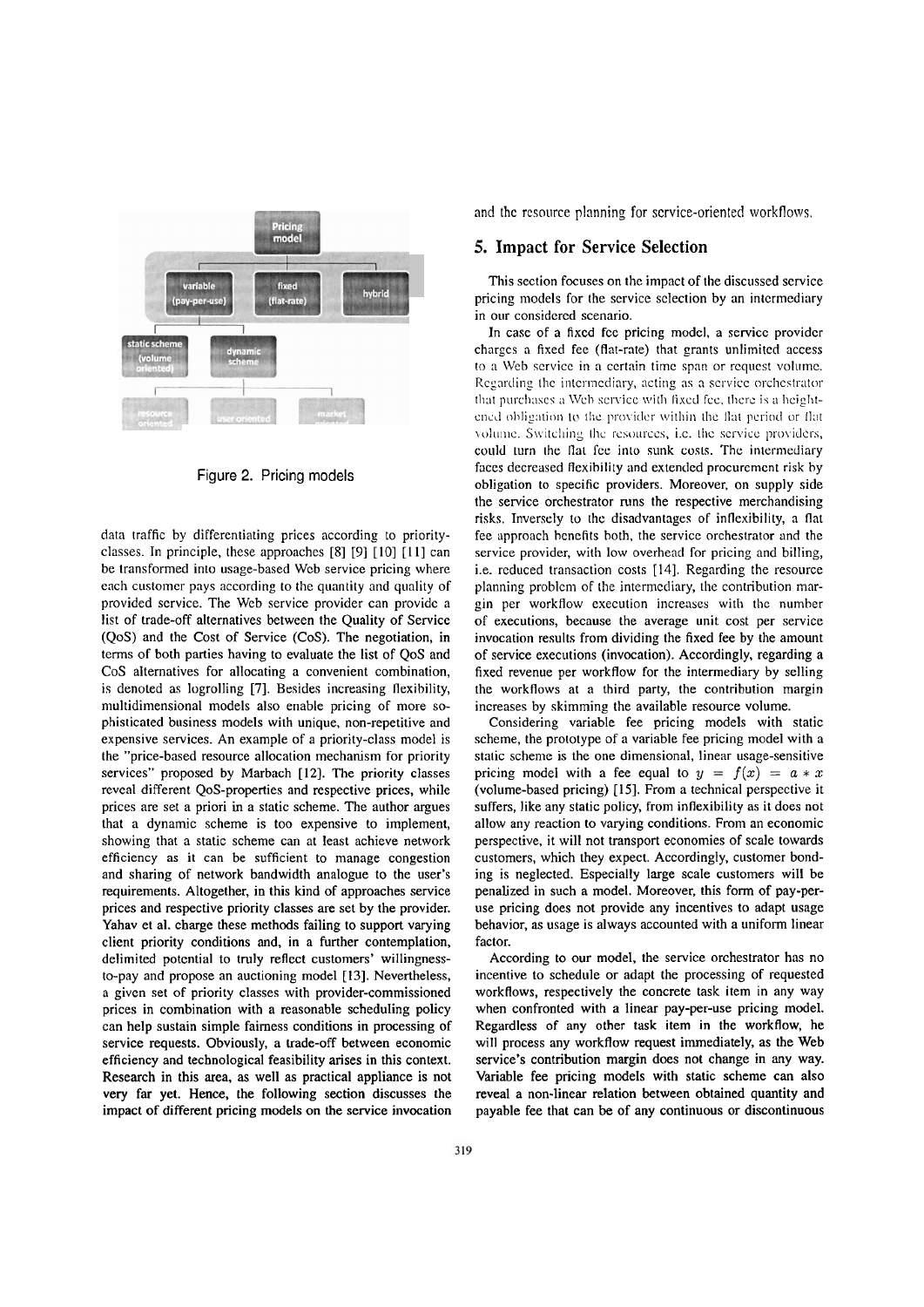shape. These schemes represent a form of price discrimination [16]. Here, price is differentiated according to the level of usage. For example a system of price discounts based on several thresholds (i.e. volume-based rate with volumediscounts) could serve for this purpose. The motivation for such a quantity-price relation is to fit to the customer's willingness to pay and/or to manage usage-behavior. Figure 3 shows an example form of a pay-per-use model with volume-discounts. In a pricing model with volume-based discounts, unit-costs per requested Web service decrease with increasing volume-interval. Hence, the service orchestrator will minimize the average expense per Web service, i.e. maximize the contribution margin, by processing in the system of volume-thresholds. For the intermediary, it will be reasonable to process the requests in "bursts" in order to minimize average unit-costs per request. However, regarding queuing it has to be considered that in runtime planning, information about future requests is delimited (online problem). A naive priority rule would be to queue requests in a FIFO approach as long as possible (regarding QoS) in order to accumulate enough quantity to aim a certain average volume-discount per accounted request.

A hybrid pricing model is such combining a fixed fee per request with an, in general volume-based, variable fee. This will decrease financial risks for the service provider while it will increase the risks of a lock-in for the intermediary. It can be stated that the key dynamics of a hybrid model, in terms of our contemplation, are determined by the variablepricing scheme [16].

In contrast to the above mentioned pricing schemes, the characteristic of dynamic pricing schemes is that the price cannot be determined in relation to the execution quantity in advance. Concerning the introduced scenario in section 3, the intermediary faces a situation in which he accounts a uniform fee per workflow execution, whereas the regarded invoked services induce non-uniform expenses, dynamically determined during runtime. Accordingly, the contribution margin will vary and inhabit respective financial risks for the intermediary, as it is not guaranteed that it can turn negative. Therefore, procurement, i.e. invocation of Web services with dynamic pricing schemes, is only reasonable when charging dynamically for the workflow as well. The intermediary will aim to adapt his service utilization in a way that reduces his expenses and therefore increases the contribution margin of processed requests. The expenses accounted by the service provider are responding to the "environment", which is also influenced by the behavior of the service requester. This means that the intermediary is reacting to the prices which he in turn influences by his own behavior (e.g. in terms of utilization). As the intermediary has no prior knowledge about incoming requests and requests from other consumers he will have to heuristically optimize his profits.



Figure 3. Non-linear pay-per-use pricing model

#### 6. Conclusion

Currently, a set of pricing models can be assumed considering pricing of services (especially Web services). Pricing of services has a high impact on the service selection. Particularly in a SOA scenario considering an intermediary that acts as an orchestrator invoking services form several providers with several pricing models the service selection is affected. Depending on the specific pricing model, the intermediary is faced with different conditions that affect the decision which services have to be invoked at which step in the workflow. Therefore this paper proposes a classification for pricing models of services and describes their impact on the service selection in a SOA environment.

Our further research aims at extending our previous work in resource planning to other pricing models. Further the impact of different pricing models on the service selection, i.e. the resource planning problem, will be analyzed with extensive simulations.

#### Acknowledgment

This work is supported in part by E-Finance Lab Frankfurt am Main e.V. (http://www.efinancelab.com).

#### **References**

- [1] M. P. Papazoglou, "Service-oriented computing: Concepts, characteristics and directions," in 4th International Conference on Web Information Systems Engineering (WISE 2003), 2003, pp. 3-12.
- [2] J. Eckert, D. Ertogrul, A. Miede, N. Repp, and R. Steinmetz, 'Resource planning heuristics for service-oriented workflows," in IEEE/WIC/ACM International Conference on Web Intelligence and Intelligent Agent Technology, 2008, pp. 591-597.
- [3] J. Eckert, S. Schulte, M. Niemann, N. Repp, and R. Steinmetz, 'Worst-case workflow performance optimization," in 3rd International Conference on Internet and Web Applications and Services (ICIW 2008), 2008.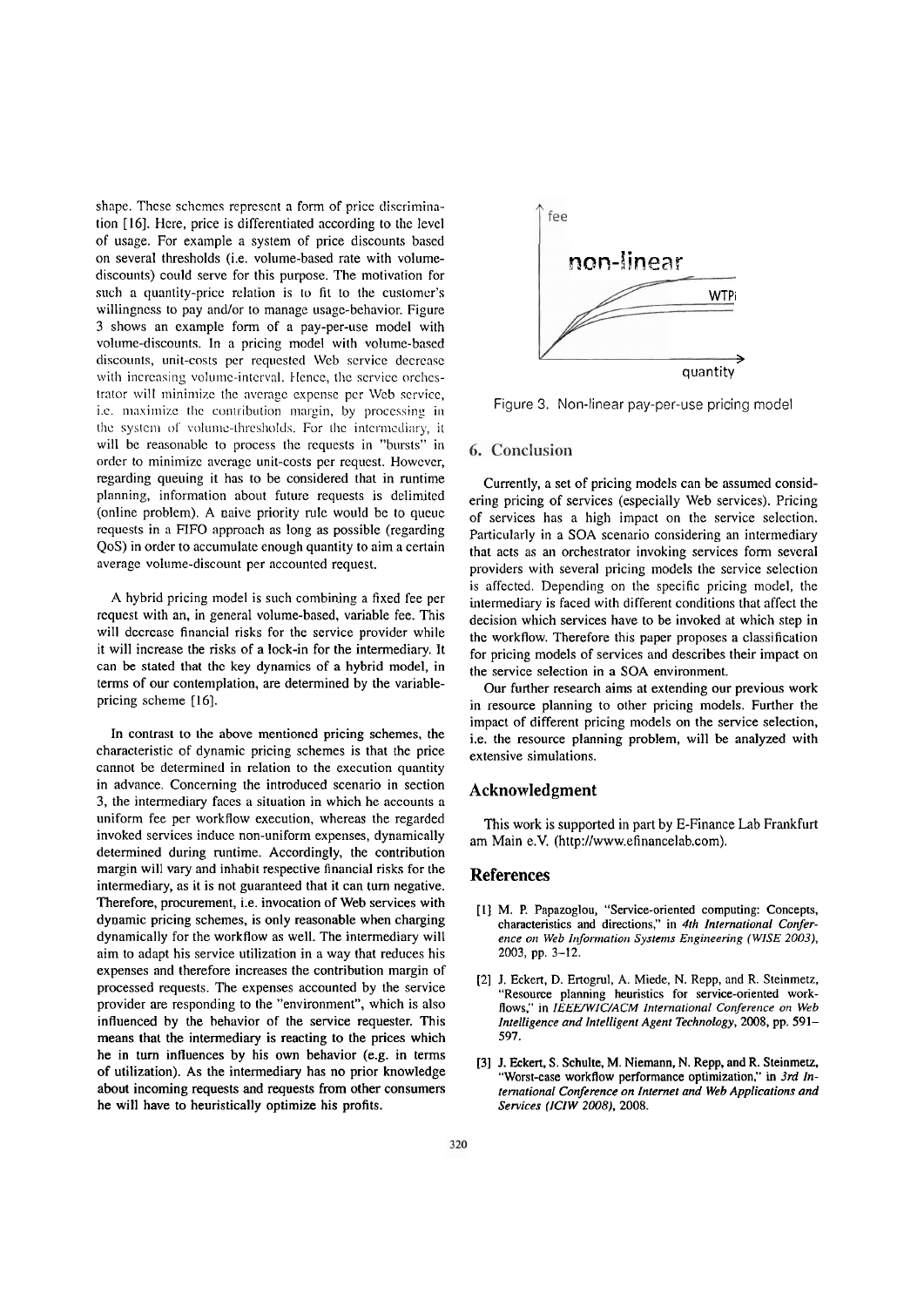- [4] C. Shapiro and H. R. Varian, Information Rules. A strategic guide to the network economy. Harvard Business School Press, 1999.
- [5] W. B. Arthur, "Increasing returns and the new world of business," Harvard Business Review, vol. 4, pp. 100-109, 1996.
- [6] C. Shapiro and H. R. Varian, "Versioning: The smart way to sell information," Harvard Business Review, pp. 106-114, 1998
- [7] P. C. K. Hung and H. Li, "Web services discovery based on the trade-off between quality and cost of service: a tokenbased approach," ACM SIGecom Exchanges, vol. 4, pp. 21-31, 2003.
- [8] Z. Lin, H. Zhao, and S. Ramanathan, "Pricing web services for optimizing resource allocation - an implementation scheme," Proceedings of Second Workshop on e-Business (WeB 2003), pp. 185-191, 2003.
- [9] D. Li, Z. Lin, D. O. Stahl, and A. B. Whinston, "Bridging agent-based simulations and direct experiments - an experimental system for internet traffic pricing," in Seventh Americas Conference on Information Systems, 2001, pp. 720-723.
- [10] A. Gupta, D. O. Stahl, and A. B. Whinston, "A stochastic equilibrium model of internet pricing," Journal of Economic Dynamics and Control, vol. 21, pp. 697-722, 1997.
- [11] Z. Lin, P. S. Ow, D. O. Stahl, and A. B. Whinston, "Exploring traffic pricing for the virtual private network," Information Technology and Management, vol. 3, no. 4, pp. 301-327, 2002.
- [12] P. Marbach, "A price based resource allocation mechanism for priority services," 2002.
- [13] I. Yahav, A. Gal, and N. Larson, "Bid-based approach for  $\ldots$ ,  $\ldots$ ,  $\ldots$ ,  $\ldots$ ,  $\ldots$ ,  $\ldots$ ,  $\ldots$ ,  $\ldots$ ,  $\ldots$ ,  $\ldots$ ,  $\ldots$ ,  $\ldots$ ,  $\ldots$ ,  $\ldots$ ,  $\ldots$ ,  $\ldots$ ,  $\ldots$ ,  $\ldots$ ,  $\ldots$ ,  $\ldots$ ,  $\ldots$ ,  $\ldots$ ,  $\ldots$ ,  $\ldots$ ,  $\ldots$ ,  $\ldots$ ,  $\ldots$ ,  $\ldots$ ,  $\ldots$ ,  $\ldots$ ,  $\ldots$ ,  $\ldots$
- [14] A. M. Odlyzko, "Internet pricing and the history of communications," Computer Networks, vol. 36, pp. 493-517, 2000.
- [15] B. Stiller, P. Reichl, and S. Leinen, "Pricing and cost recovery for internet services: Practical review, classification, and application of relevant models," Netnomics - Economic Research and Electronic Networking, vol. 3, no. 2, pp. 149-171, 2001.
- [16] A. Sundararajan, "Nonlinear pricing of information goods," Management Science, vol. 50, no. 12, pp. 1660-1673, 2003.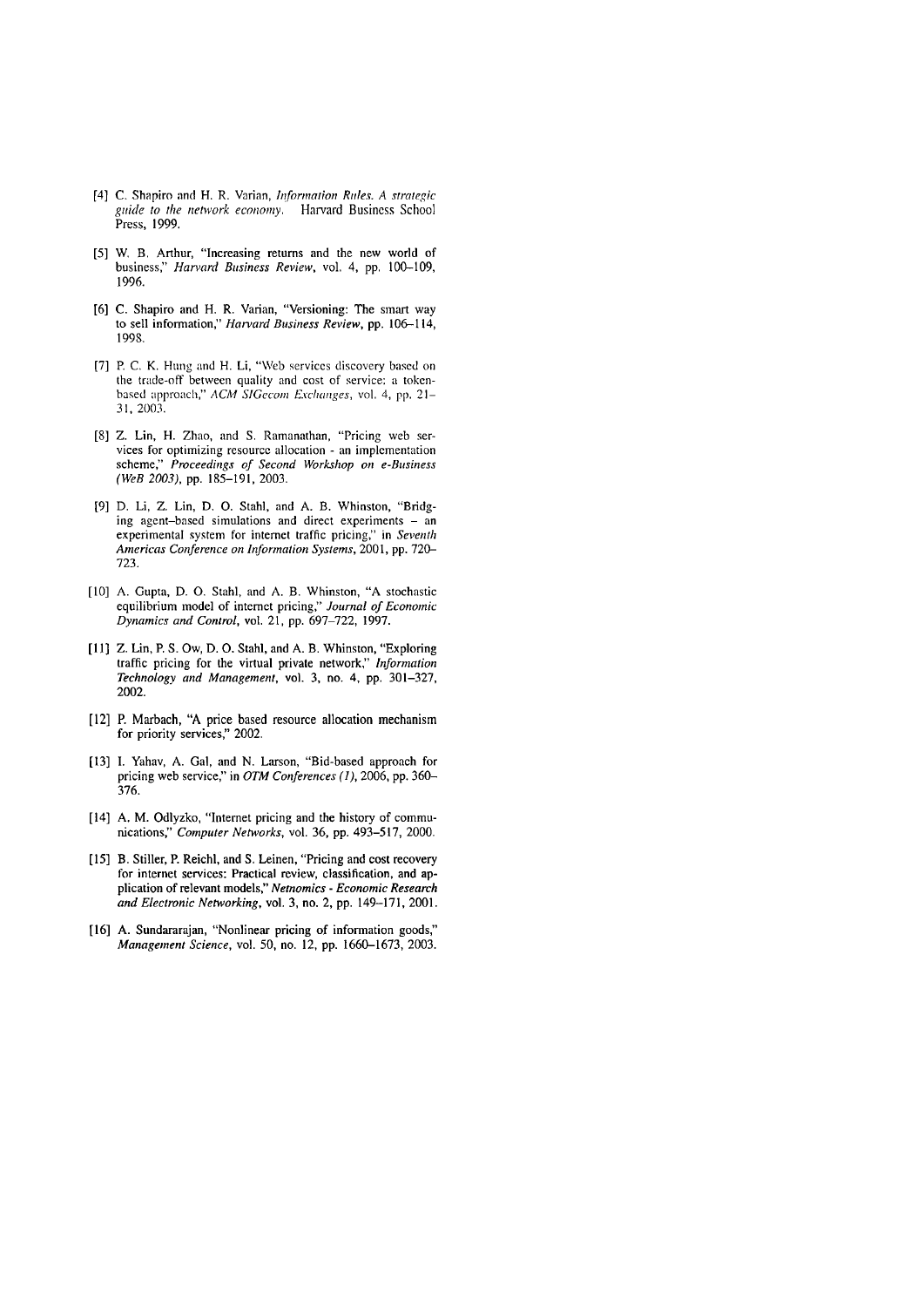

VEWAeL: Virtual Environments and Web Applications for eLearning

E-Learning; Web Technologies and Tools for Educational Purposes: Services for E-Learning Web Technologies and Tools for Educational Purposes Services for<br>E-Learning Platforms: Virtual Learning Environments (VLE), Course Management<br>Systems, Web applications for Teaching, Social Implications of E-Lear

SLAECE: Social and Legal Aspect of Internet Computing

platforms for remote cooperation